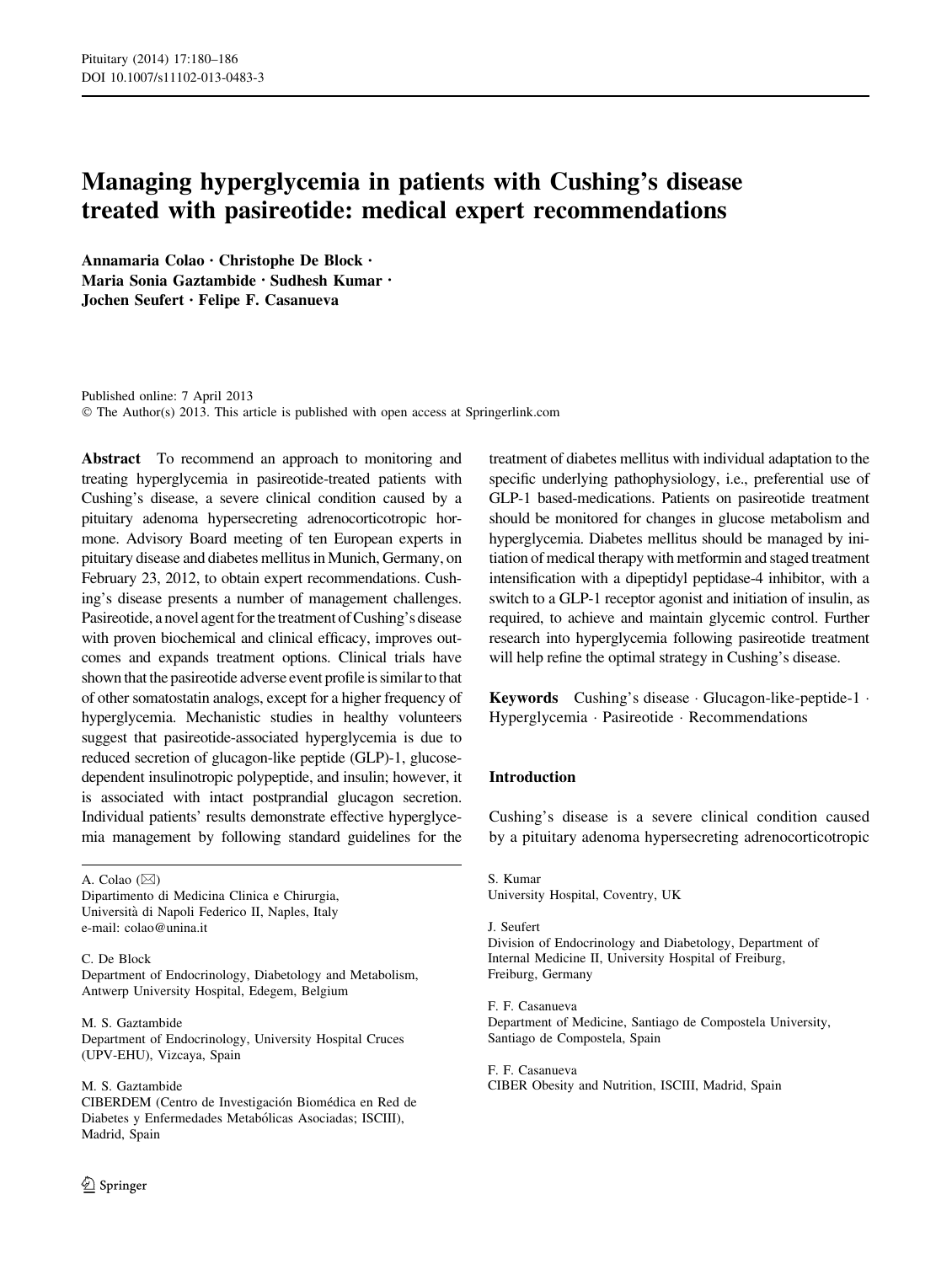hormone (ACTH). The persistently high levels of ACTH lead to chronic hypersecretion of cortisol by the adrenal glands, which negatively affects many tissues and organs in the body. Cushing's disease accounts for  $>70\%$  of the causes of endogenous chronic hypercortisolism, other causes include ectopic ACTH secretion by tumors, adrenal adenoma or carcinoma, macronodular or micronodular adrenal hyperplasia, and, more rarely, primary pigmented nodular adrenocortical disease and McCune–Albright syndrome [\[1](#page-5-0)]. Cushing's disease is a rare disorder associated with substantial morbidity and mortality. It has an annual incidence of 1.2–2.4 cases per million population [[2,](#page-5-0) [3](#page-5-0)] and a prevalence of 29.1 per million [[3\]](#page-5-0). The effects of Cushing's disease include metabolic and cardiovascular complications, osteoporosis and other bone alterations, kidney stones, autoimmune diseases, and susceptibility to opportunistic infections [\[4–15](#page-5-0)]. Mortality in patients with active Cushing's disease is 4-times higher than in age- and sex-matched controls [\[3](#page-5-0), [16](#page-5-0)].

The goals for treating Cushing's disease are the reversal or amelioration of clinical symptoms by the normalization of cortisol levels to achieve minimal morbidity while incurring the fewest side effects possible. This can be realized by the removal of the tumor mass (while preserving pituitary function) and inhibition of tumor growth to achieve longterm control without recurrence. Several interventions exist to treat Cushing's disease, including surgery, radiotherapy, and medical therapy. Although initial surgery is most frequently used as the first-line option, it often fails [\[1](#page-5-0), [17](#page-5-0)]. Radiotherapy may be an option when initial surgery is unsuccessful. However, therapeutic effects are often delayed and become apparent sometimes only after many years [\[18](#page-5-0)]. Also, radiotherapy may have side effects including partial or complete pituitary deficiency [[19\]](#page-5-0). Medical therapies can be useful in patients with persistent disease or recurrence after surgery, but many of the drugs applied have limited effects or are not approved for Cushing's disease [[17,](#page-5-0) [20\]](#page-5-0). Adrenostatic medical therapies, including ketoconazole, metyrapone, mitotane, and etomidate, may also be used for Cushing's disease [[17,](#page-5-0) [20\]](#page-5-0). Novel therapies directed to reduce cortisol levels or cortisol biological action such as 11-beta-hydroxylase inhibitors or blockers of the glucocorticoid receptor are also in development [[21,](#page-6-0) [22](#page-6-0)].

Pasireotide (Signifor®; Novartis Pharma AG, Basel, Switzerland) is the first medical therapy approved in the European Union to treat adult patients with Cushing's disease for whom surgery is not an option or for whom surgery has failed. Pasireotide is the only medical treatment targeting the pituitary adenoma and has demonstrated long-term effectiveness for the biochemical control and clinical improvement of patients with Cushing's disease [\[23](#page-6-0), [24](#page-6-0)]. It was approved based on the results of a pivotal phase III study  $[23]$  $[23]$ . In this study, 26.3 % of patients treated with pasireotide 900  $\mu$ g twice daily and 14.6 % treated with pasireotide 600 ug twice daily achieved normal urinary free cortisol (UFC) levels at month 6 without dose escalation, and 50 of 103 patients had a substantial reduction (either normalization or at least reduction from baseline) in the UFC levels at 6 months [\[23](#page-6-0)]. In patients treated with pasireotide 900 µg twice daily and who had baseline UFC levels between 1.5- and 2-times the upper limit of normal, half achieved normalization of UFC [\[23](#page-6-0)]. Clinical signs and symptoms of Cushing's disease improved in most patients in this study, including a significant reduction in body weight, systolic- and diastolicblood pressure, and low-density lipoprotein cholesterol levels, with a reduction in mean UFC [[23\]](#page-6-0).

# Hyperglycemia secondary to hypercortisolism

Patients with Cushing's disease are at a high risk of developing impaired glucose tolerance (IGT) and manifest diabetes secondary to hypercortisolism. A number of pathophysiological mechanisms underlie glucocorticoid-induced diabetes development in patients with Cushing's disease (Fig. [1\)](#page-2-0) [\[25,](#page-6-0) [26\]](#page-6-0). In general, chronic hypercortisolism blocks or impedes the action of insulin on peripheral tissues, such as liver, muscle and adipose tissue, leading to increased insulin resistance, and it partially inhibits insulin release by the pancreatic beta-cells. In particular, the glucocorticoid excess of patients with Cushing's disease has a number of effects on glucose metabolism in hepatic tissue. These effects may be direct, such as stimulating gluconeogenesis through the induction of expression of essential enzymes [e.g., glucose transporter type 4, protein phosphatase 1, glycogen synthase kinase 3, and glycogen synthase (Fig. [1](#page-2-0) provides an overview of the pathophysiological mechanisms of glucocorticoid-induced diabetes)] stimulating lipolysis and proteolysis with production of free fatty acids and amino acids which are substrates for gluconeogenesis, or the potentiation of hormone actions (especially glucagon) involved in glucose metabolism. Or they may be indirect, through the inhibition of insulin sensitivity by the depletion of glycogen storage in the liver [\[27–30\]](#page-6-0). The cortisol excess in patients with Cushing's disease also leads to increased appetite and other central effects. Moreover, glucocorticoids induce pancreatic beta-cell dysfunction by inhibiting several signaling pathways and interfering at several steps in the insulin signaling cascade, particularly those that involve glucose cycling, glucose 6 phosphate, and protein kinase A and C activation (Fig. [1\)](#page-2-0)  $[25, 26]$  $[25, 26]$  $[25, 26]$  $[25, 26]$  $[25, 26]$ , all which may contribute to the risk of hyperglycemia secondary to hypercortisolism. Over time, patients are therefore likely to develop a disturbance of glucose homeostasis. In a recent study, the prevalence of IGT was 27 % in patients with Cushing's disease and adrenal adenomas compared with 10 % in matched controls  $(P < 0.001)$  [\[31\]](#page-6-0), which may develop further to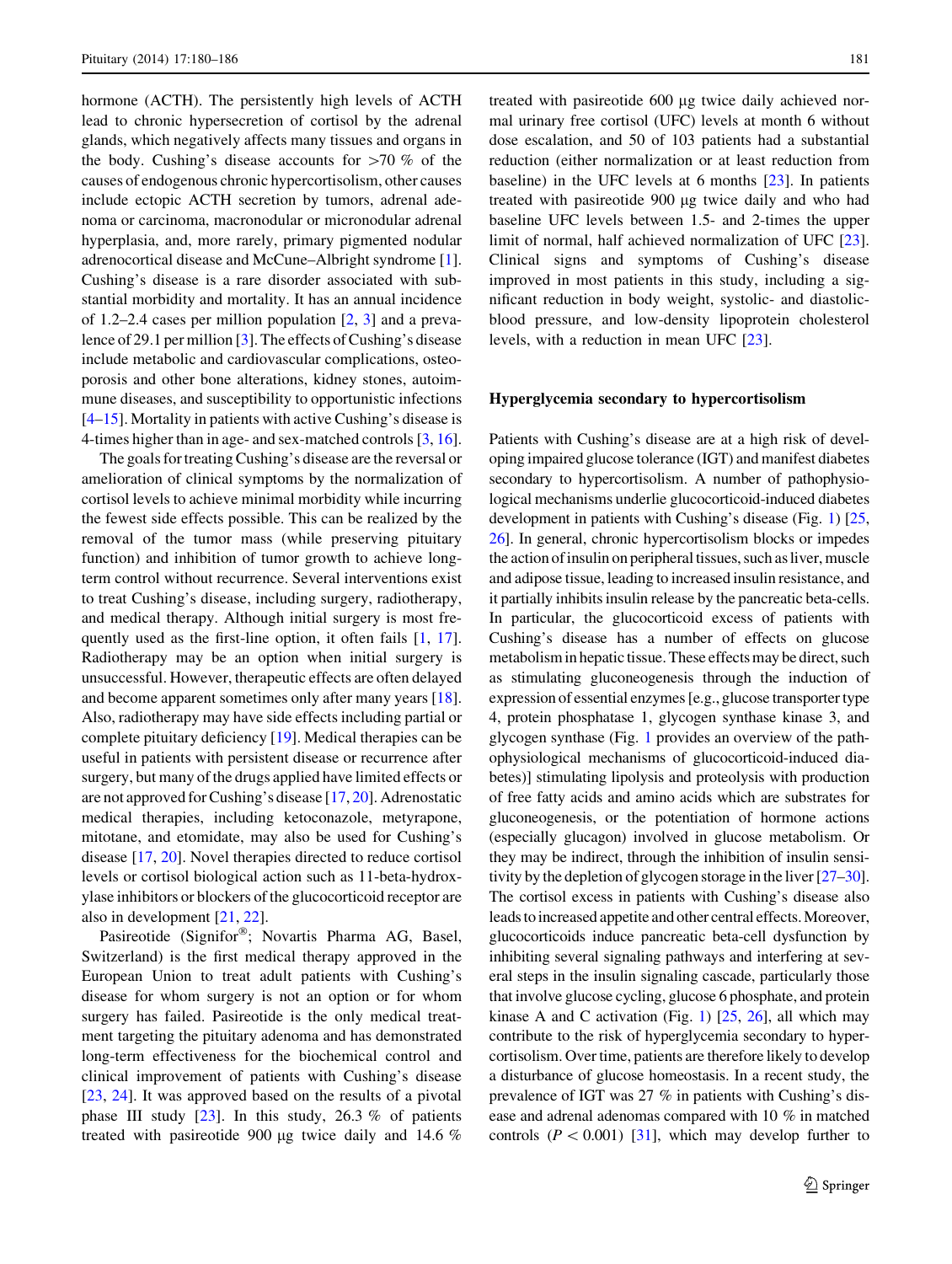<span id="page-2-0"></span>manifest diabetes mellitus induced by the endocrine disease [\[32](#page-6-0)]. According to American Diabetes Association (ADA) classification, this type of diabetes can be classified under ''Other specific types of diabetes due to other causes'' or type 3 diabetes mellitus [\[32\]](#page-6-0). This diabetes should be managed in a similar way to type 2 diabetes mellitus (T2DM).

Generally, 40–45 % of patients with Cushing's disease have been reported to develop diabetes and a further 10–30 % of patients have IGT  $[25, 33]$  $[25, 33]$  $[25, 33]$  $[25, 33]$ . This compares with a phase II study which found that 5 % of patients with acromegaly treated with pasireotide developed diabetes, in addition to 7 % of patients showing increased blood glucose levels, and 5 % increased glycated hemoglobin (HbA<sub>1C</sub>) levels [\[34](#page-6-0)]. However, these figures may be an under-estimation of the true number of patients affected as specific testing of diabetes mellitus is not always performed in these patients.

#### Hyperglycemia secondary to pasireotide treatment

Although the general safety profile of pasireotide in the pivotal study was consistent with first-generation somatostatin analogs (octreotide and lanreotide), hyperglycemia was observed in the majority of patients, with hyperglycemia-related adverse events reported in 72.8 % of patients

[\[23](#page-6-0)]. Adverse events such as hyperglycemia and diabetes mellitus classified as grade 3 and 4 (according to the National Cancer Institute Common Terminology for Adverse Events version 3.0 [[35\]](#page-6-0)) occurred in up to 20 % of patients  $[23]$  $[23]$ . Levels of glucose and  $HbA_{1C}$  increased soon after the initiation of pasireotide treatment, and remained elevated throughout the treatment period in this study.

The pathophysiology of hyperglycemia secondary to pasireotide treatment, and methods for its management were investigated in two mechanistic studies in healthy volunteers [\[36](#page-6-0)]. These investigations have demonstrated that pasireotide administered over a short 8-day period decreases secretion of insulin by the beta-cell and intestinal secretion of glucagon-like peptide (GLP)-1 and glucose-dependent insulinotropic peptide, possibly through somatostatin receptor mediated effects on pancreatic beta-cells and entero-endocrine cells [[36\]](#page-6-0). Hepatic and peripheral insulin sensitivity remains unchanged [[36\]](#page-6-0). This diminished insulinotropic incretin effect may further contribute to the reduced insulin secretion that was observed. The studies suggest that in healthy volunteers dipeptidyl peptidase (DPP)-4 inhibitors (e.g., sitagliptin, vildagliptin, saxagliptin, linagliptin) and GLP-1 receptor agonists (e.g., liraglutide, exenatide) may be the most effective agents for reducing pasireotide-associated hyperglycemia [[36](#page-6-0)].

GCs



# Hyperglycemia

Fig. 1 Pathophysiological mechanisms of glucocorticoid-induced diabetes. Adapted with permission from Refs.  $[25]$  $[25]$  $[25]$  © 2011 Elsevier; and  $[26]$   $\odot$  2009 John Wiley and Sons. AC adenyl cyclase, Ach acetylcholine, ATP adenosine triphosphate, cAMP cyclic adenosine monophosphate, DAG diacylglycerol, 4E-BP1 eIF4E-binding protein 1, G6P glucose-6-phosphatase, G i G-coupled inhibitory protein, GC glucocorticoid, GK glucokinase, GLUT2 glucose transporter 2, GLUT4 glucose transporter 4, GS glycogen synthase, GSK-3 glycogen synthase kinase-3, HK hexokinase, IFG-1 insulin-like growth factor-1, IP3 inositol triphosphate, Kv1-5 voltage-dependent K channel, IR insulin receptor, IRS-1 insulin receptor substrate-1,  $mTOR$  mammalian target of rapamycin, MuRF-1 muscle ring finger-1, PI3-K phosphatidylinositol-3 kinase, PIP2 phosphatidylinositol biphosphate, PKA protein kinase A, PKB protein kinase B, PKC protein kinase C, PLC phospholipase C, PP-1 protein phosphatase-1, SGK-1 serumand glucocorticoid inducible kinase-1, S6K1 protein S6 kinase 1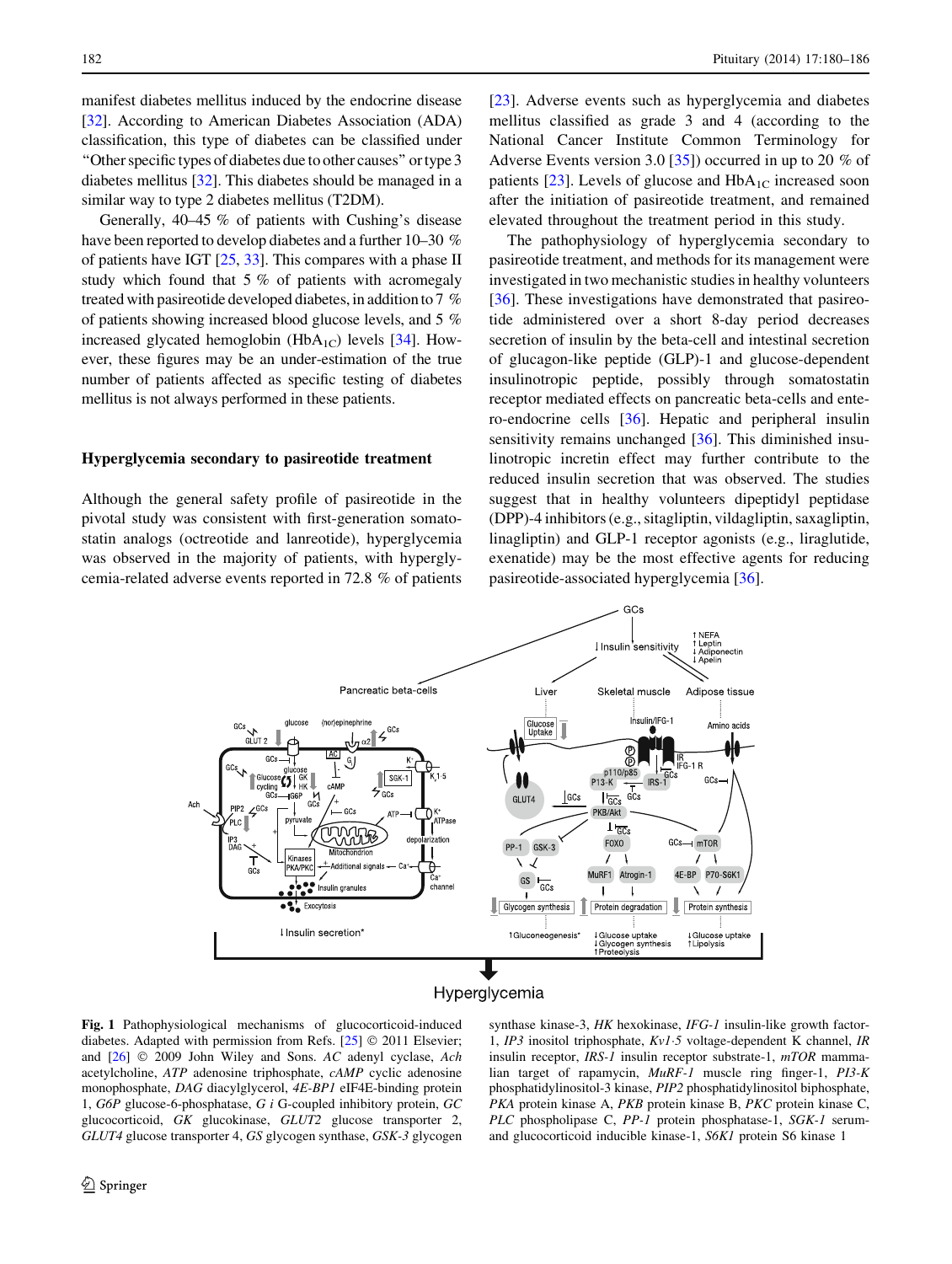<span id="page-3-0"></span>On February 23, 2012 a group of ten European experts in the field of pituitary diseases and diabetes mellitus met at an Advisory Board meeting in Munich, Germany, to propose an approach to the management of hyperglycemia in patients with Cushing's disease treated with pasireotide. This paper provides medical expert recommendations on the monitoring and treatment of hyperglycemia in patients with Cushing's disease. The recent approval of pasireotide as a medical therapy for patients with persistent or recurrent Cushing's disease for whom surgery is not an option or for whom surgery has failed renders these recommendations especially timely.

## Methods

These recommendations were prepared from the outcomes of the Advisory Board meeting and this article presents a summary of the discussions of the experts.

#### Results

#### Expert recommendations

# For monitoring patients with Cushing's disease treated with pasireotide

The results of the pivotal phase III study of pasireotide in patients with Cushing's disease demonstrated that the majority of patients treated with pasireotide will develop hyperglycemia [\[23](#page-6-0)]. Therefore, all patients treated with pasireotide should be monitored for the development of IGT or manifest diabetes mellitus. Current definitions used by the ADA for the diagnosis of manifest diabetes are an HbA<sub>1C</sub> level of  $\geq$ 6.5 %, a fasting plasma glucose level of  $>126$  mg/dL (7.0 mmol/L), a 2-h plasma glucose level of  $>200$  mg/dL (11.1 mmol/L) during an oral glucose tolerance test; or in patients with classic symptoms of hyperglycemia or hyperglycemic crisis, a random plasma glucose level of  $\geq$ 200 mg/dL (11.1 mmol/L) [[32\]](#page-6-0).

Patients with normal glucose metabolism prior to pasireotide therapy should self-monitor their fasting and postprandial glucose levels by taking several blood glucose measurements per day (e.g., before and 2 h after breakfast, lunch, and dinner). They should do so twice in the first week and once weekly thereafter. Patients with impaired fasting glycemia (IFG) and/or IGT, and patients with diabetes under treatment, must be closely monitored on a daily basis at the start of treatment with pasireotide and, if needed, treatment shall be adjusted or changed in order to control the new level of glycemia. Their treating physician should follow-up closely (e.g., after 1, 2, and 4 weeks) to assess the emergence of any hyperglycemia and initiate appropriate therapy.

# For treating hyperglycemia secondary to pasireotide therapy in patients with Cushing's disease

Treatment for patients with Cushing's disease, whether they present with IFG and/or IGT or diabetes, or develop

Fig. 2 Recommendations on the monitoring and treatment of hyperglycemia in patients with Cushing's disease treated with pasireotide. In case patients fail to control glucose levels with GLP-1 agonists, as stated in the text, we suggest moving to insulin. DDP-4 dipeptidyl peptidase-4, DM diabetes mellitus, GLP-1 glucagon-like peptide-1,  $HbA_{1C}$  glycated hemoglobin, IFG impaired fasting glycemia, IGT impaired glucose tolerance, NGT normal glucose tolerance, OAD oral antidiabetic drugs, SMBG selfmonitoring of blood glucose

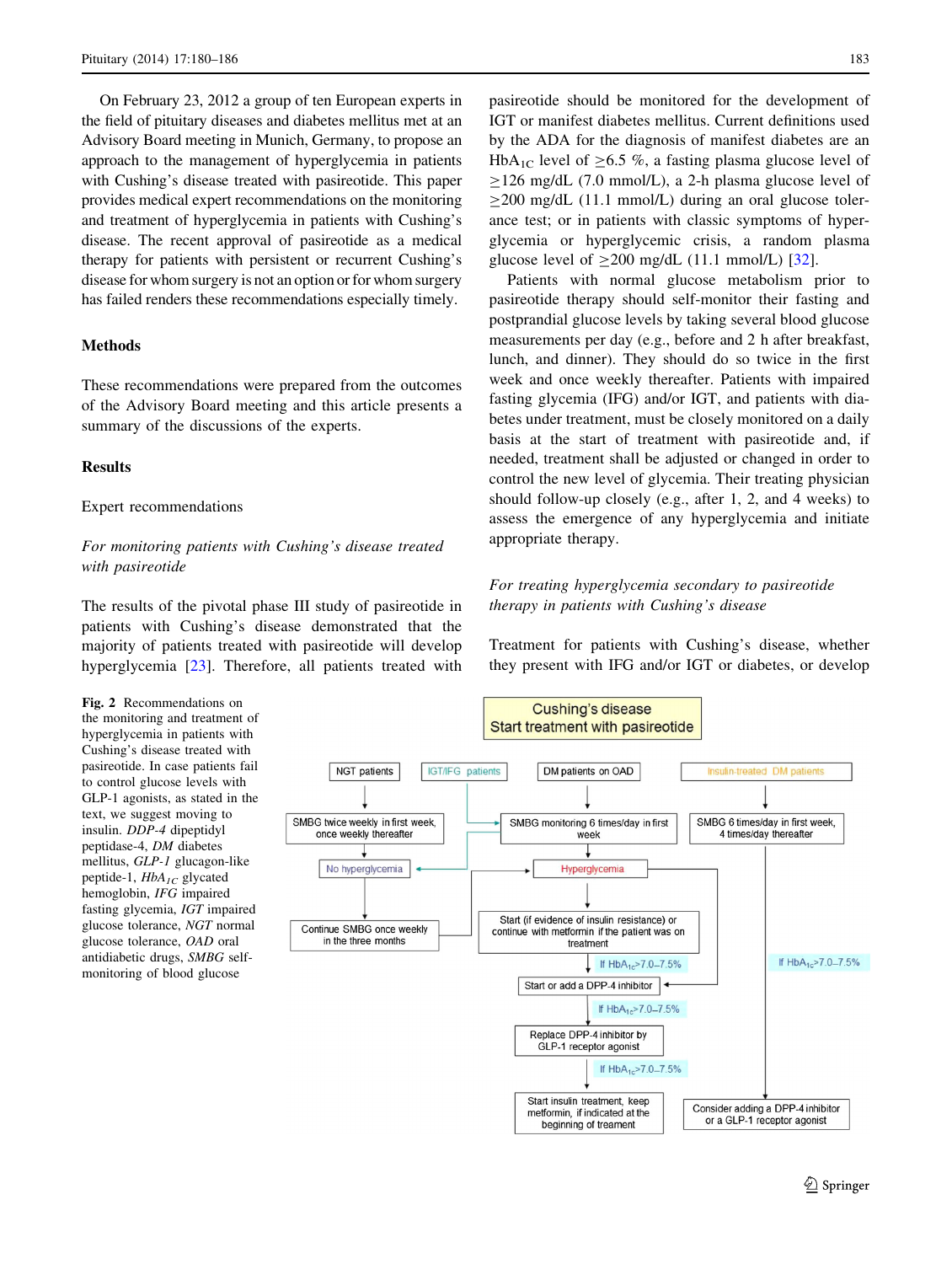hyperglycemia secondary to treatment with pasireotide, should be based on the currently recommended treatment algorithms for T2DM. Thus, individually tailored glycemic targets of HbA<sub>1C</sub> level of  $\langle7.0-7.5 \ \% \ (\langle53-58 \ mmol/mol\rangle)$ are appropriate unless the treating clinician perceives a risk due to hypoglycemia, or if the patient is unlikely to survive long enough to be at risk of complications. Medical treatment should include dietary modification, exercise, and education. In patients with evidence of insulin resistance, medication should be initiated with metformin as the firstline therapy unless contraindicated or not well tolerated (Fig. [2](#page-3-0)) [\[33](#page-6-0), [37](#page-6-0)].

As pasireotide-related hyperglycemia is associated with both decreased insulin secretion and a reduced incretin response [\[34](#page-6-0)], anti-hyperglycemic treatment in patients with Cushing's disease treated with pasireotide should preferentially address these two pathophysiological mechanisms. If control of glycemia is not achieved or maintained with metformin alone, combination therapy with agents targeting the incretin-pathway is recommended [\[36](#page-6-0)]. Based on the preliminary data mentioned above [\[36](#page-6-0)], it is suggested that in hyperglycemia secondary to pasireotide treatment, metformin in combination with a GLP-1-based treatment option may be specifically advantageous (Fig. [2](#page-3-0)). Therefore, in a first step combination, therapy with a DPP-4 inhibitor may be established. In addition, to target the specific pathophysiology of hyperglycemia secondary to pasireotide treatment, this combination provides the specific advantages of a low hypoglycemic potential together with a neutral effect on body weight. Although combination therapies of metformin with sulfonylureas and/or pioglitazone may also be possible theoretically, these are not recommended as sulphonylureas stimulate insulin secretion in a glucose-independent manner and, therefore, are associated with a substantial risk of hypoglycemia and weight gain. Furthermore, treatment failure due to a decline of pancreatic beta-cell function may occur more rapidly with sulphonylurea therapy. Pioglitazone primarily targets insulin resistance and does not, therefore, represent a pathophysiologically-oriented treatment option for hyperglycemia secondary to pasireotide therapy. Moreover, pioglitazone treatment has been associated with an increase in body weight, fluid retention, and bone fractures—all side effects that are most unwanted in Cushing's disease patients [[38\]](#page-6-0).

If glycemic targets are not reached with the metformin plus DDP-4 inhibitor combination, the DPP-4 inhibitor may be replaced by a GLP-1 receptor agonist. These GLP-1 analogs have demonstrated an  $HbA_{1C}$ -lowering effect that is superior to that of DPP-4 inhibitors without increase of hypoglycemia risk. In addition, they provide the potential to reduce body weight, which is desirable in Cushing's disease. If hyperglycemia secondary to pasireotide treatment in patients with Cushing's disease remains uncontrolled by these combinations, establishing insulin therapy together with maintained metformin treatment may be necessary. In these cases, initial combination therapy of metformin with a once-daily application of a long-acting basal insulin analog (either glargine or detemir since they have similar efficacy on glucose target [[39\]](#page-6-0)) targeting levels of fasting plasma glucose considered acceptable by the treating physician, may be the first option. If the individual  $HbA_{1C}$  targets are not met or the postprandial glucose levels are high with this basal insulinsupported anti-diabetic therapy, then prandial insulin therapy also has to be finally established.

These recommendations are supported by similar proposals on the management of hyperglycemia in Cushing's disease developed from a review of the existing literature [\[40](#page-6-0)]. Reznik et al. suggest that patients should be tested for impaired glucose regulation before initiating treatment with pasireotide. They should be monitored for glycemic control on initiation of pasireotide and also as part of regular follow-ups and, if glycemic control deteriorates during pasireotide therapy, they should be treated with antidiabetic therapy as appropriate [[40\]](#page-6-0).

# Further research

A study of patients with Cushing's disease who perform regular monitoring of blood glucose would provide information to help stratify patients by risk of hyperglycemia and assist the development of specific guidelines for managing this risk in the future. At this point, however, it seems prudent to apply a similar clinical risk estimation for the development of glycemic disorders in patients with Cushing's disease as is standard in patients at-risk for classical T2DM. This involves assessing features of the metabolic syndrome, such as visceral obesity, concomitant dyslipoproteinemia and hypertension, and familial background for metabolic disease. Whether validated diabetes risk questionnaires such as the ones developed from the Study to Prevent Non-Insulin Dependent Diabetes Mellitus (STOP-NIDDM) and the Finnish Cardiovascular Risk Factor (FINDRISK) [[41](#page-6-0), [42\]](#page-6-0), may help to identify patients at risk in the setting of Cushing's disease is unknown.

Significant progress in understanding the fundamental pathophysiology of hyperglycemia secondary to pasireotide treatment has been made since the phenomenon was first recognized. However, further research on how pasireotide influences insulin biosynthesis and secretion, and insulin sensitivity in patients with Cushing's disease will help to define the optimum treatment strategies for hyperglycemia in this difficult to manage condition.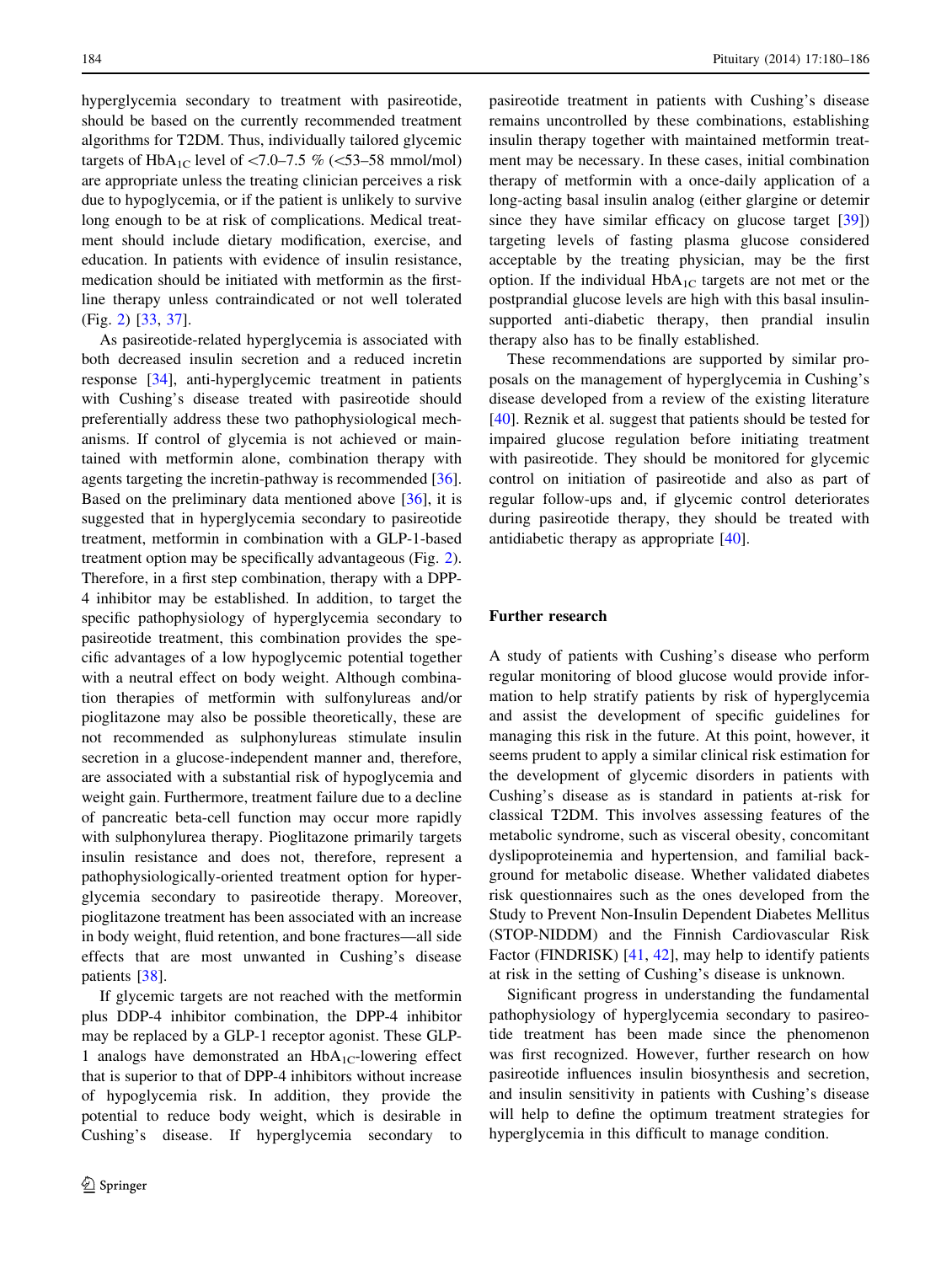<span id="page-5-0"></span>Although metformin followed by the addition of a DPP-4 inhibitor, with a switch from the DPP-4 inhibitor to a GLP-1 receptor agonist or insulin therapy as required to maintain glycemic targets, is suggested as a suitable treatment of hyperglycemia secondary to pasireotide therapy, the efficacy of anti-hyperglycemic regimens needs to be further explored in a clinical trial in patients with Cushing's disease.

#### Summary

Patients with Cushing's disease have a high risk of hyperglycemia due to the long-term effect of hypercortisolism, and emergence or worsening of hyperglycemia is frequently observed secondary to pasireotide treatment. However, mechanistic studies and individual observations in patients with Cushing's disease suggest that pasireotiderelated hyperglycemia responds to anti-diabetic agents following similar protocols recommended for the treatment of T2DM, with a specific focus on GLP-1-based medications. More research is necessary to confirm these results and to refine the recommendations for diagnosis and treatment of hyperglycemia in patients with Cushing's disease in order to optimize their management.

Acknowledgments The authors would like to thank all the medical experts who participated in the Advisory Board meeting: Marco Boscaro (University Politecnica delle Marche, Ancona, Italy), Diego Ferone (Department of Endocrinology and Medical Sciences [DISEM], University of Genoa, Genoa, Italy), Sten Madsbad (Department of Endocrinology, Hvidovre University Hospital, University of Copenhagen, Hvidovre, Denmark), and Bruno Vergès (Service Endocrinologie et Maladies Métaboliques, Hôpital du Bocage, CHU Dijon, Dijon, France). The authors received writing/ editorial support in the preparation of this manuscript by Excerpta Medica, funded by Novartis Oncology Region Europe.

Conflict of interest The Advisory Board expert meeting was funded by Novartis Oncology Region Europe. Dr. Colao has received speaker honoraria and/or consulting fees from Ipsen, Lilly, Novartis, Pfizer. Dr. De Block has served on advisory panels for Abbott, Menarini Diagnostics, Eli Lilly and Company, NovoNordisk, and Novartis; has received honoraria as a member of the speaker's bureau of Abbott, Menarini Diagnostics, Eli Lilly and Company, and Sanofi. Dr. Gaztambide has received speaker honoraria and/or consulting fees from AstraZeneca/Bristol-Myers Squibb, Boehringer Ingelheim/Lilly, Novartis, NovoNordisk, and Pfizer. Dr. Kumar has received grant support and lecture fees from NovoNordisk. Dr. Seufert has received speaker honoraria and/or consulting fees from Takeda, Bayer, Novartis, Merck Sharp Dohme (MSD), AstraZeneca/Bristol-Myers Squibb, NovoNordisk, Sanofi, Berlin Chemie, Lilly, Merck, Roche, Ipsen, Pfizer, Janssen, and Lifescan. Dr. Casanueva has received honoraria and/or consulting fees from Pfizer, NovoNordisk, Novartis, and Boehringer Ingelheim.

Open Access This article is distributed under the terms of the Creative Commons Attribution License which permits any use, distribution, and reproduction in any medium, provided the original author(s) and the source are credited.

#### References

- 1. Newell-Price J, Bertagna X, Grossman AB, Nieman LK (2006) Cushing's syndrome. Lancet 367:1605–1617
- 2. Lindholm J, Juul S, Jørgensen JO et al (2001) Incidence and late prognosis of Cushing's syndrome: a population-based study. J Clin Endocrinol Metab 86:117–123
- 3. Etxabe J, Vazquez JA (1994) Morbidity and mortality in Cushing's disease: an epidemiological approach. Clin Endocrinol (Oxf) 40:479–484
- 4. Chanson P, Salenave S (2010) Metabolic syndrome in Cushing's syndrome. Neuroendocrinology 92(Suppl 1):96–101
- 5. Colao A, Pivonello R, Spiezia S et al (1994) Persistence of increased cardiovascular risk in patients with Cushing's disease after five years of successful cure. J Clin Endocrinol Metab 84:2664–2672
- 6. Faggiano A, Pivonello R, Filippella M et al (2001) Spine abnormalities and damage in patients cured from Cushing's disease. Pituitary 4:153–161
- 7. Faggiano A, Pivonello R, Ruosi C et al (2001) Uncommon clinical course of multiple osteochondromatosis in a patient with a long-term history of Cushing's disease. Pituitary 4:187–193
- 8. Di Somma C, Pivonello R, Loche S et al (2002) Severe impairment of bone mass and turnover in Cushing's disease: comparison between childhood-onset and adulthood-onset disease. Clin Endocrinol (Oxf) 56:153–158
- 9. Faggiano A, Pivonello R, Melis D et al (2002) Evaluation of circulating levels and renal clearance of natural amino acids in patients with Cushing's disease. J Endocrinol Invest 25:142– 151
- 10. Faggiano A, Pivonello R, Spiezia S et al (2003) Cardiovascular risk factors and common carotid artery caliber and stiffness in patients with Cushing's disease during active disease and 1 year after disease remission. J Clin Endocrinol Metab 88:2527–2533
- 11. Faggiano A, Pivonello R, Melis D et al (2003) Nephrolithiasis in Cushing's disease: prevalence, etiopathogenesis, and modification after disease cure. J Clin Endocrinol Metab 88:2076–2080
- 12. Pivonello R, De Leo M, Vitale P et al (2010) Pathophysiology of diabetes mellitus in Cushing's syndrome. Neuroendocrinology 92(Suppl 1):77–81
- 13. van der Eerden AW, den Heijer M, Oyen WJ, Hermus AR (2007) Cushing's syndrome and bone mineral density: lowest Z scores in young patients. Neth J Med 65:137–141
- 14. Bakker RC, Gallas PR, Romijn JA, Wiersinga WM (1998) Cushing's syndrome complicated by multiple opportunistic infections. J Endocrinol Invest 21:329–333
- 15. Colao A, Pivonello R, Faggiano A et al (2000) Increased prevalence of thyroid autoimmunity in patients successfully treated for Cushing's disease. Clin Endocrinol (Oxf) 53:13–19
- 16. Graversen D, Vestergaard P, Stochholm K, Gravholt CH, Jørgensen JO (2012) Mortality in Cushing's syndrome: a systematic review and meta-analysis. Eur J Intern Med 23:278–282
- 17. Biller BM, Grossman AB, Stewart PM et al (2008) Treatment of adrenocorticotropin-dependent Cushing's syndrome: a consensus statement. J Clin Endocrinol Metab 93:2454–2462
- 18. Castinetti F, Nagai M, Dufour H et al (2007) Gamma knife radiosurgery is a successful adjunctive treatment in Cushing's disease. Eur J Endocrinol 156:91–98
- 19. Devin JK, Allen GS, Cmelak AJ, Duggan DM, Blevins LS (2004) The efficacy of linear accelerator radiosurgery in the management of patients with Cushing's disease. Stereotact Funct Neurosurg 82:254–262
- 20. Dang CN, Trainer P (2007) Pharmacological management of Cushing's syndrome: an update. Arq Bras Endocrinol Metabol 51:1339–1348